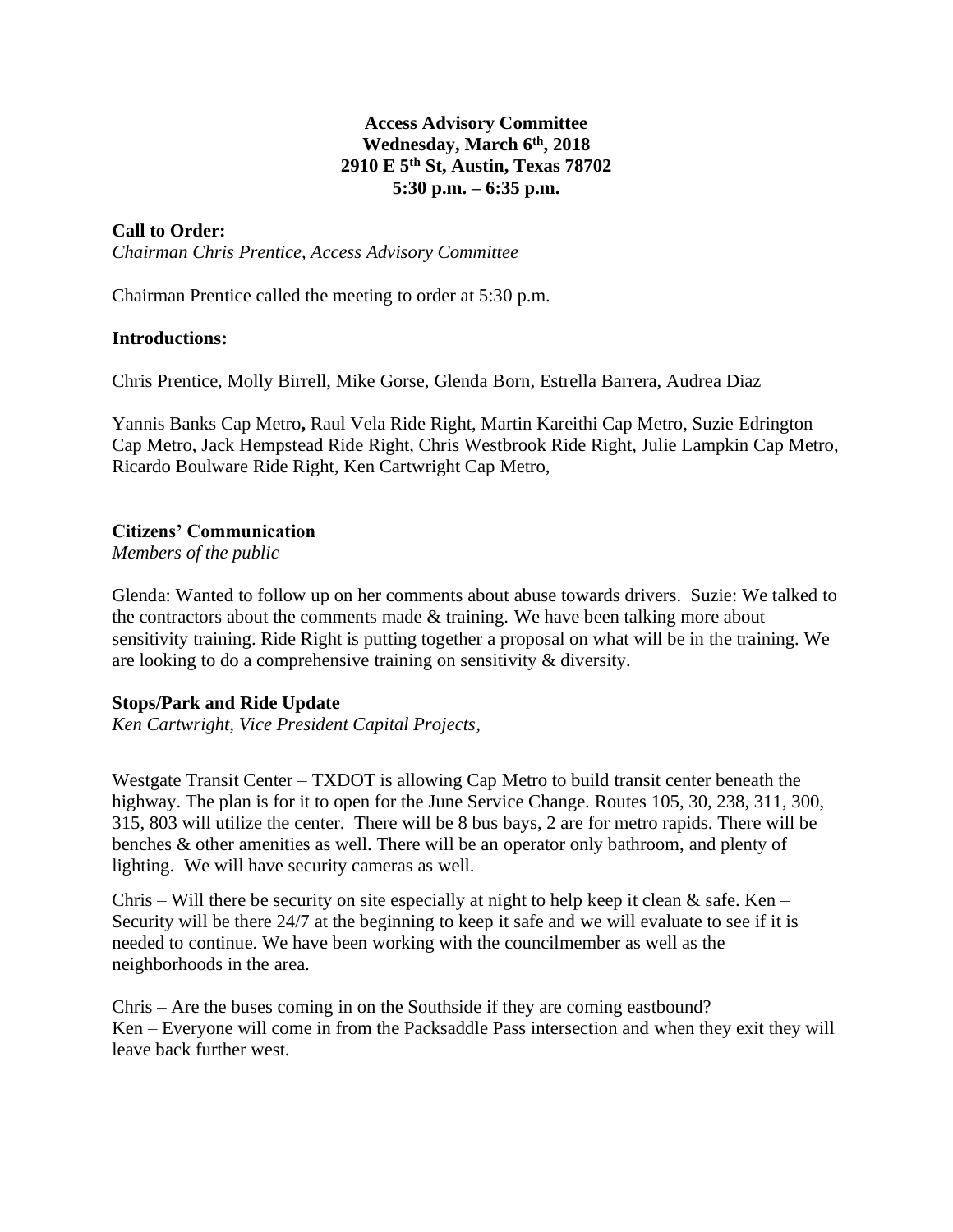Chris – What kind of pedestrian crossing safeties will be there? Ken – Each end has pedestrian crossing signals currently. Probably the safest is the Packsaddle Pass side than Manchaca side due to the u-turn that's there.

Metro Rapid Additional Stations See attachment

# **Statistics/Tech Update**

*Suzie Edrington, Director of Demand Response, Capital Metro*

For February we will meet all goals for the  $2<sup>nd</sup>$  month in the row. Feb to Feb ridership increase 4%. Systemwide performance 92% and productivity has increased. North base met their complaint goal. South base didn't meet goal. Abandonment rate goal was met. No shows/late cancelations are low at 2.9%. Averaging 10 days processing new customers. Goal is 21 days.

Julie – Testing autobatch feature, every couple hours in the backgrounds rebatching the trips, looking for trips that can be optimized

Glenda – Are you building time in for drivers to get food or take a bathroom break. This is something she is very serious about. Suzie – There is a balance and we do schedule the breaks into the trips.

Have there been any thoughts about call center open later than 6 pm. Julie – Right now we haven't talked about that.

# **Future Innovation Zones Update & Pilot Projects Update**

*Suzie Edrington, Director of Demand Response, Capital Metro*

Pick Up 2.0 – Rebooting the project. Just put out RFP for on-demand software. It will be awarded soon. Four different zones we're running & CARTS running 2 zones. We will be using our own drivers for the project. Each area will have own geofence. We will be working with the community to figure out service name, hours of operation, service areas in zone, etc. It will be designed with the community with certain parameters. Exposition, Johnston Terrace, Springdale/Rogge & St. David are the four areas we are rolling this out in. We are currently mapping the areas & seeing what's in the area. CARTS will be operating in Manor & Hornsby Bend (June). Manor service will start in June, the rest is in August. Funding is still being budgeted for each zone. There will be a dispatch office for those who can't use the App. North base will be operating the service for us. We are looking at different vehicle types & they will all be accessible.

### **Stop Announcements**

*Martin Kareithi, Program Manager, Systemwide Accessibility*

If you're on the bus  $\&$  you find the stop announcement system isn't on. Take notice of it  $\&$  send it to Martin. There is a school of thought that we should announce all bus stops. Some of our stops are too close to each other so that the announcement wouldn't finish before we're at the